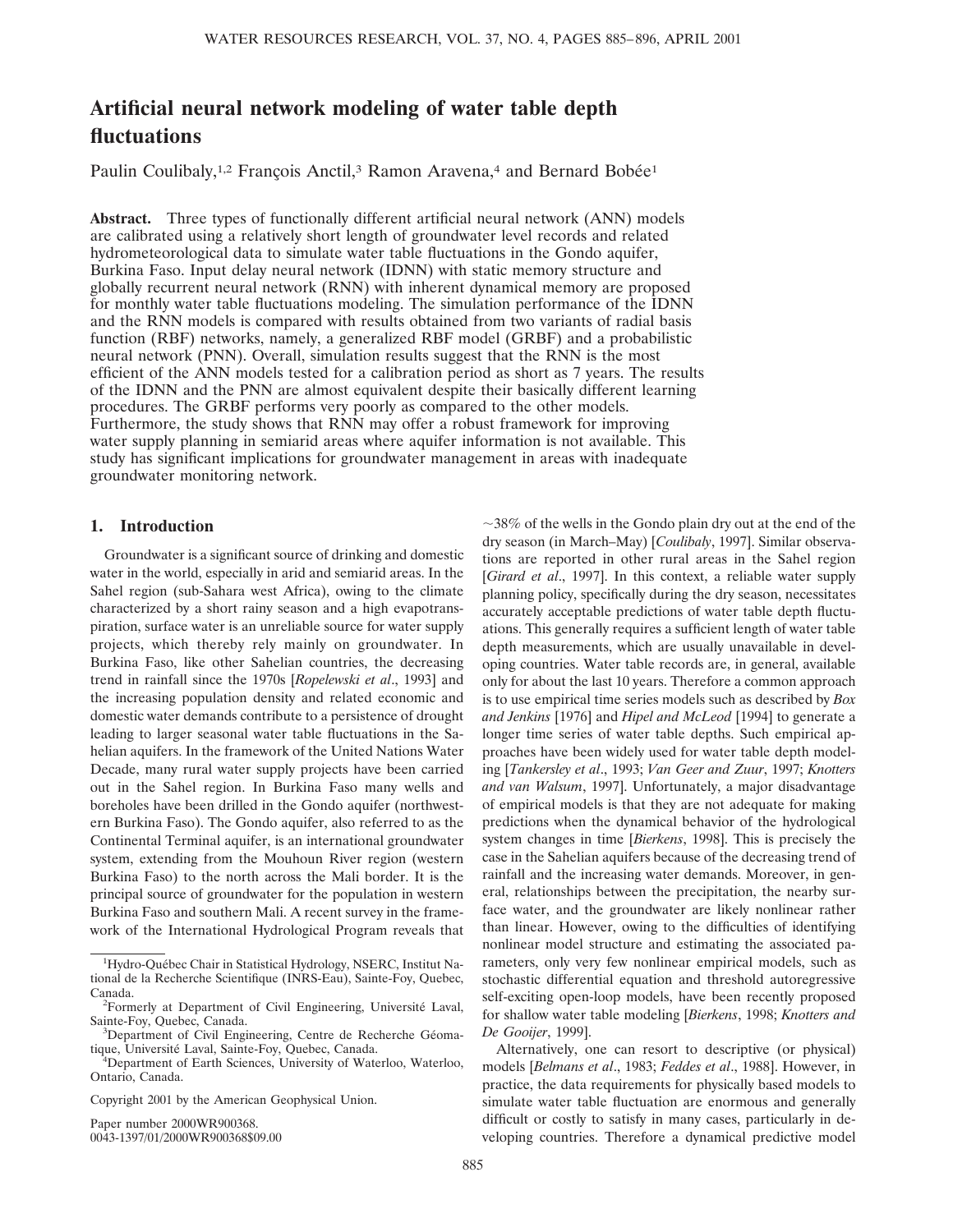that can cope with the persistent trend and time-varying behavior of the semiarid aquifer system is still very desirable for improved water resources management and reliable water supply planning.

Recent literature reviews reveal that artificial neural networks (ANN) specifically the feedforward networks, have been successfully used for water resources variables modeling and prediction [*Coulibaly et al*., 1999; *Maier and Dandy*, 2000]. The differences of ANN-based modeling approach against the conventional methods are discussed in detail by many authors [*Connor et al*., 1994; *Sarle*, 1994; *Weigend and Gershenfeld*, 1994; *Suykens et al*., 1996] and specifically in hydrological applications by *French et al*. [1992], *Karunanithi et al*. [1994], *Hsu et al*. [1995], *Tokar and Markus* [2000], and *Coulibaly et al*. [2000a]. Furthermore, *Hornik et al*. [1989] established that a three-layer feedforward ANN could be considered as a general nonlinear approximator. The major advantage of an ANN is its ability to represent underlying nonlinear dynamics of the system modeled without any a priori assumption regarding the processes involved. Recently, ANN have been successfully used for modeling complex time-varying patterns, such as lowfrequency climatic oscillations [*Coulibaly et al*., 2000b].

In the aquifer system modeling context, ANN approach has been first used to provide maps of conductivity or transmissivity values [*Rizzo and Dougherty*, 1994; *Ranjithan et al*., 1995] and to predict water retention curves of sandy soils [*Schaap and Bouten*, 1996]. More recently, ANN have been applied to perform inverse groundwater modeling for estimation of different parameters [*Morshed and Kaluarachchi*, 1998; *Lebron et al*., 1999].

The purpose of this paper is to identify ANN models that can capture the complex dynamics of large water table fluctuations, even with relatively short length of training (or calibration) data. We specifically focus on temporal neural networks, such as the input delay (IDNN) and the recurrent neural network (RNN) that have different dynamically driven properties. In addition, emphasis is given to evaluating the ability of nonlinear radial basis function (RBF) networks for water table modeling with limited data. The remainder of the paper is organized as follows. Section 2 provides a brief description of the study area and the experiment data. In section 3 we introduce the architecture and learning algorithm of the temporal neural networks and the RBF networks. Section 4 outlines the procedure of designing the ANN models for water table depth modeling. In section 5, results from the modeling experiment are reported and discussed. Finally, section 6 concludes the presentation.

## **2. Study Area and Data**

The study area is located in the Gondo plain (Figure 1), northwestern Burkina Faso. The Gondo plain is part of the vast African peneplain where weathering and erosion resulted in flat plains which are sparsely to moderately vegetated. The mean elevation is  $\sim$ 280 m above sea level. The climate is dry tropical with a single rainy season lasting from May to October. Mean annual precipitation is  $\sim$ 700 mm but varies considerably from one year to another. The interannual rainfall variability is associated more with changes in the length of the season than changes in the intensity of the rainy season. Average air temperature ranges from  $\sim$ 22°C in December–January to  $\sim$ 35°C in March–April. Estimated potential evapotranspiration exceeds 2000 mm yr<sup>-1</sup> [*Groen et al.*, 1988]. The Mouhoun River,

formerly known as the Volta Noire River, is the only perennial river in the study area and in Burkina Faso. All its tributaries are temporary, flowing intermittently only from June to September, depending on the intensity of the rains.

We selected time series of weekly water table depth records obtained from four observation wells located in the south of the Gondo plain, near the Mouhoun River and the meteorological station of Solenzo (Figure 1, bottom). Daily averaged precipitation and daily minimum, maximum, and mean temperature series were available for the period 1970–1997. Weekly averaged time series of the Mouhoun River water level, routinely recorded since 1980 near the study area, were available from the French Institute for Research and Development (IRD). For all the variables considered, we used monthly averaged time series, all having a length of 10 years (1986–1996), without year 1993, which had an incomplete record and was therefore dropped. The monthly averaged data are less noisy than raw daily or weekly records and seem more appropriate for long-term or seasonal forecasting [*World Meteorological Organization* (*WMO*), 1994]. It is noteworthy that the two first wells selected (termed wells 1 and 2) have relatively large water table fluctuations, with water table depth varying from  $-15$  to  $-2$  m below ground surface. The two other wells (termed wells 3 and 4) are nearer the Mouhoun River and have smaller water table fluctuations; the groundwater level fluctuates from  $-9$  to  $-3$  m below the soil surface. Figure 2 shows the averaged monthly water table depth fluctuations for wells 1 and 3 with regard to the monthly precipitation of the same period (1986–1996). Figure 2 suggests that precipitation and thereby intermittent surface water are the dominant recharge processes in the study area. However, it is thought that some proportion of the groundwater derives from the Mouhoun River specifically during the dry season [*Coulibaly*, 1997].

The Gondo plain is entirely underlain by the Continental Terminal, a nonmarine sedimentary deposit of 20–100 m thickness, considered to be Tertiary in age. It consists mostly of argillaceous and sandy sediments with some clay, silt, and gravel. Therefore the selected water table depth series are geohydrologically representative of many possible situations throughout the Gondo plain. Indeed, most of the villages are traditionally established where the groundwater level was moderately deep and thus reachable even by dug wells.

## **3. ANN Models**

#### **3.1. Input Delay Neural Network**

The basic IDNN consists of two components: a memory structure and a nonlinear associator. Figure 3 depicts the architecture of the IDNN used in this study. The memory structure is a time delay line which corresponds to a buffer containing the *p* most recent inputs generated by the delay unit operator *D*, while the associator is the conventional feedforward network with one hidden layer and one output layer. The memory structure holds on to the relevant past information, and the associator uses the memory to predict future events. A particular feature of the IDNN is that the memory structure is focused on the input layer; this makes it different from the general time delay neural network (TDNN) [*Waibel et al*., 1989; *Wan*, 1994], which uses internal delays at each neuron. A major advantage of the IDNN is that it is less complex than the conventional TDNN and has the same temporal patterns processing capability [*Clouse et al*., 1997]. Furthermore, the IDNN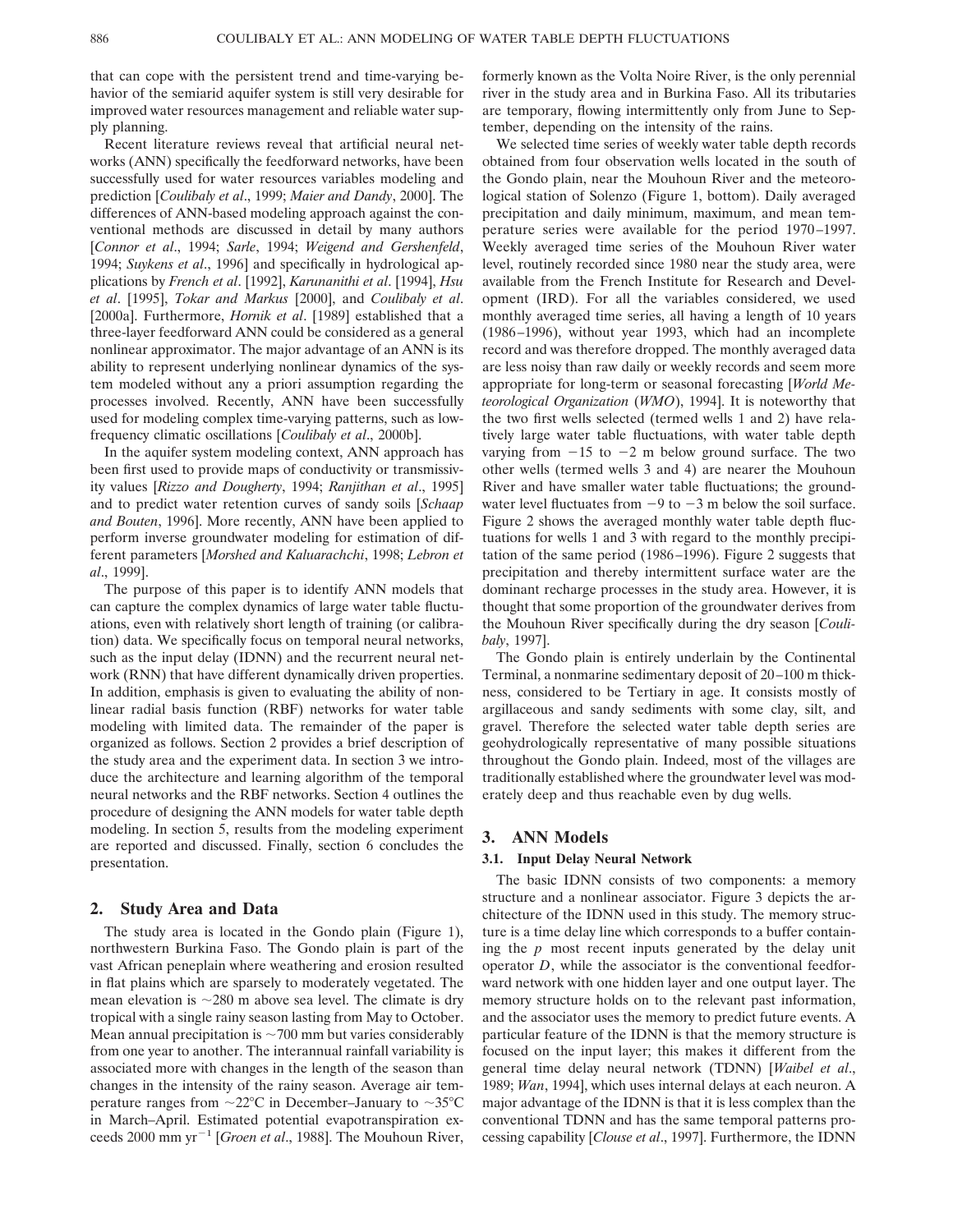

**Figure 1.** Location of study area in northwestern Burkina Faso (West Africa).

can be trained even by using the standard backpropagation algorithm [*Rumelhart et al*., 1986]. Here the output of the IDNN assuming a linear output neuron *j*, a single hidden layer with *h* sigmoid hidden nodes (or computational units), and an input variable  $x(t)$  is given by

$$
y_j = F\left(\sum_{i=1}^h w_{ji} G(s_i) + b_j\right),\tag{1}
$$

where  $F($  ) is the linear activation function of the output neuron *j* and  $b_j$  is its bias (or threshold),  $w_{ji}$  represents the synaptic weight connecting the hidden unit *i* to the output unit *j*, *G*( ) is the logistic function, which is the most often used form of the sigmoid activation function for the hidden nodes, and can be expressed

$$
G(s_i) = [1 + \exp(-s_i)]^{-1}, \tag{2}
$$

where  $s_i$  is the weighted sum of all incoming information for neuron *i* and is also referred to as the input signal:

$$
s_i(t) = \sum_{k=0}^p w_i(k)x(t-k) + b_i = \mathbf{w_i}\mathbf{x},
$$
 (3)

where  $p$  is the time delay line memory length, also termed memory order  $p$ ,  $w_i$  is the weight vector for the *i*th hidden unit and  $b_i$  is its threshold (or bias) which is an offset for the input signal, and **x** denotes the vector of delayed inputs from the time delay line. For optimization purposes, we use a secondorder backpropagation variation, namely, the Levenberg-Marquardt backpropagation for the IDNN training. In prac-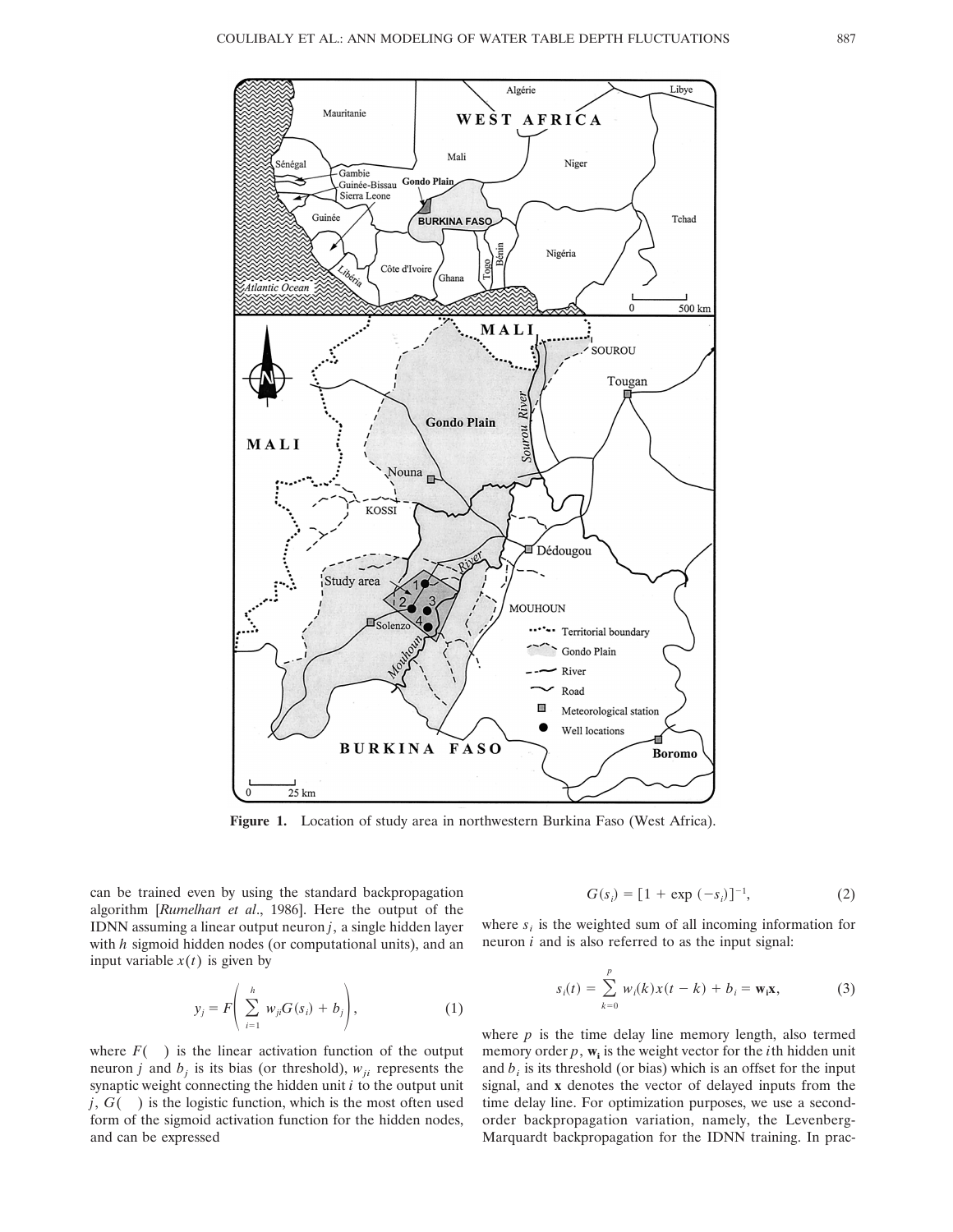

**Figure 2.** Monthly precipitation and water table depth series from 1986 to 1996.

tice, this training method has been found effective in finding better optima than the standard backpropagation and the conjugate gradient descent method [*Hagan and Menhaj*, 1994; *Coulibaly et al*., 2000a].

#### **3.2. Recurrent Neural Network**

The RNN used in this study is the basic Elman type RNN [*Elman*, 1990] also referred to as the globally connected RNN. The network consists of four layers (Figure 4): an input layer with five nodes, a hidden layer with three nodes, a context layer with three units, and an output layer with one node. Each input unit is connected to every hidden unit, as is each context unit. Conversely, there are one-by-one downward connections between the hidden nodes and the context units leading to an equal number of hidden and context units. In fact, the downward connections allow the context units to store the outputs of the hidden nodes (i.e., internal states) at each time step; then the fully distributed upward links feed them back as additional inputs. Therefore the recurrent connections allow the hidden units to recycle the information over multiple time steps and thereby to discover temporal information contained in the sequential input and relevant to the target function. Thus the RNN has an inherent dynamic (or adaptive) memory provided by the context units in its recurrent connections. Finally, here the output of the network depends not only on the connection weights and the current input signal but also on the previous states of the network, as follows:

$$
y_j = \mathbf{A}\mathbf{x}'(t) \tag{4}
$$

$$
\mathbf{x}'(\mathbf{t}) = G[\mathbf{W}_{\mathbf{h}}\mathbf{x}'(\mathbf{t}-1) + \mathbf{W}_{\mathbf{h}_0}\mathbf{x}(\mathbf{t}-1)] \tag{5}
$$

where  $\mathbf{x}'(t)$  is the output of the hidden layer at time *t* given an input vector **x**(**t**), *G*( ) denotes a logistic function characterizing the hidden nodes, the matrix  $W<sub>h</sub>$  represents the weights of the *h* hidden nodes that are connected to the context units,  $W_{h_0}$ is the weight matrix of the hidden units connected to the input nodes,  $y_i$  is the output of the RNN assuming a linear output node *j*, and **A** represents the weight matrix of the output layer neurons connected to the hidden neurons. The Elman-style RNN is a state-space model since (5) performs the state estimation and (4) performs the evaluation.

A major difficulty when using RNN is the training complexity because the computation of  $\nabla E(w)$ , the gradient of the error *E* with respect to the weights, is not trivial since the error is not defined at a fixed point but rather is a function of the network temporal behavior. Here we specifically make use of a variant of temporal back propagation, namely, the back propagation through time (BPTT) variation proposed by *Williams and Peng* [1990]. This algorithm uses a continuous mode of training in which the adjustment of the weights is made at each time step and only the relevant history of the input patterns and the network states for a fixed number of time steps, called the truncation depth, are saved. Thereby the algorithm is also referred to as the truncated BPTT. In practice, this method is considered as the best on-line technique for practical problems [*Pearlmutter*, 1995] and has been widely used to train RNN to perform various tasks [*Williams and Zipser*, 1995; *Puskorius et al*., 1996; *Feldkamp and Puskorius*, 1998; *Coulibaly et al*., 2001]. A comprehensive description of the truncated BPTT is provided by *Haykin* [1999].

# **3.3. Radial Basis Function Networks**

Two variants of RBF are considered in this study, a generalized radial basis function network (GRBF) and a variation of RBF network named probabilistic neural network (PNN). The former represents the general and typical form of RBF net-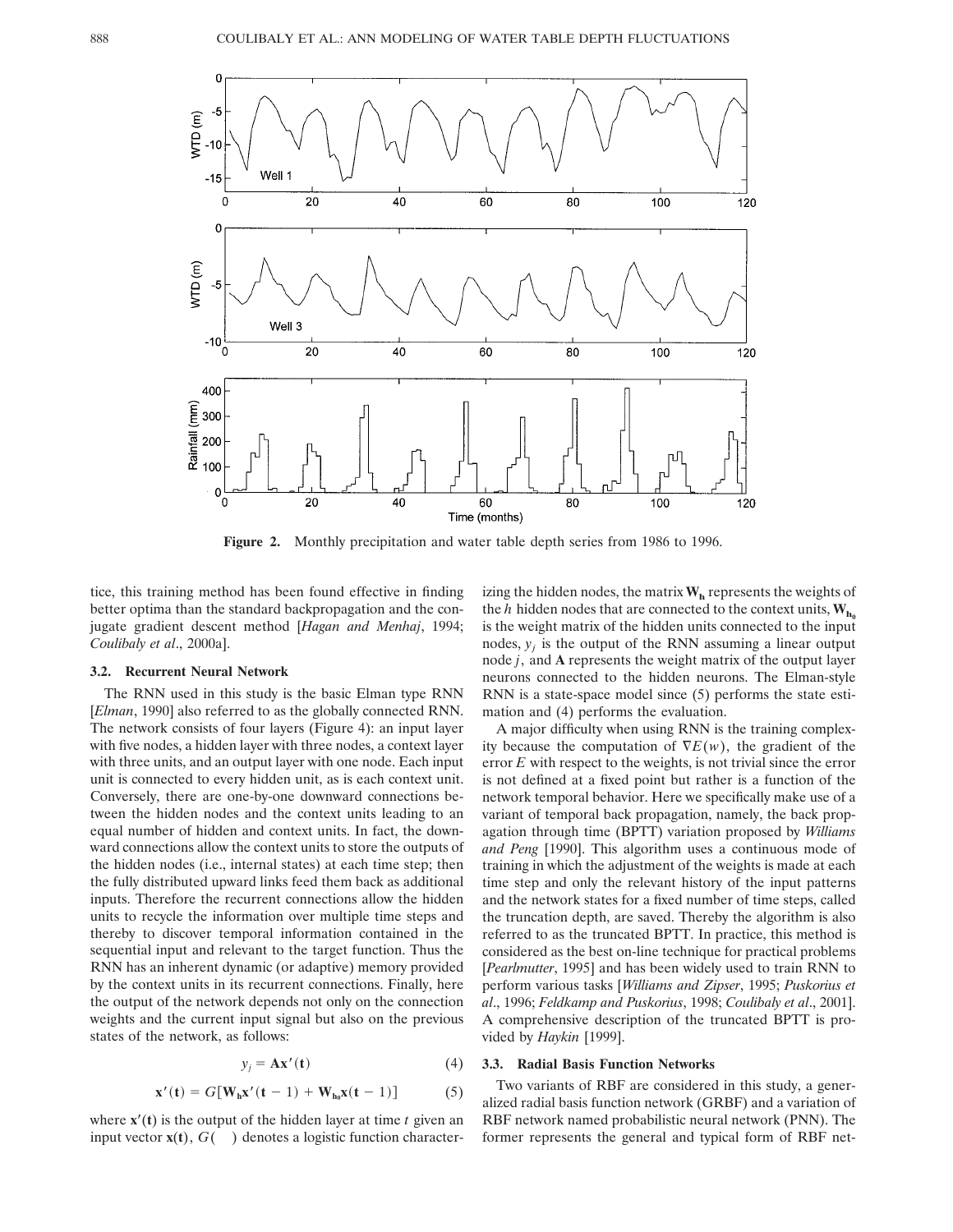

**Figure 3.** Input delay neural network architecture with *p* memory order.

work, while the latter is a variation of RBF network that uses a soft competitive activation function derived from the Bayesian classification theory. Even though both networks assume Gaussian (or radial) basis functions for their hidden units, they have different advantages that lead to their choice. The PNN has the advantage of being robust in the presence of noise [*Wasserman*, 1993, p. 53], whereas the GRBF combines the advantage of generality and reduced computational complexity [*Specht*, 1991], but it is not good at ignoring irrelevant inputs.

Furthermore, it has been shown that RBF networks with a single hidden layer of Gaussian units are universal approximators [*Park and Sandberg*, 1991].

Basically, a RBF network has three layers (Figure 5). The input layer that simply passes the inputs to a single hidden layer which performs a nonlinear transformation from the input space to the hidden (or feature) space. The response of the network is supplied by a linear output layer for the GRBF and by a competitive output layer for the PNN. The typical RBF



**Figure 4.** Elman-type recurrent neural network with multiple input variables.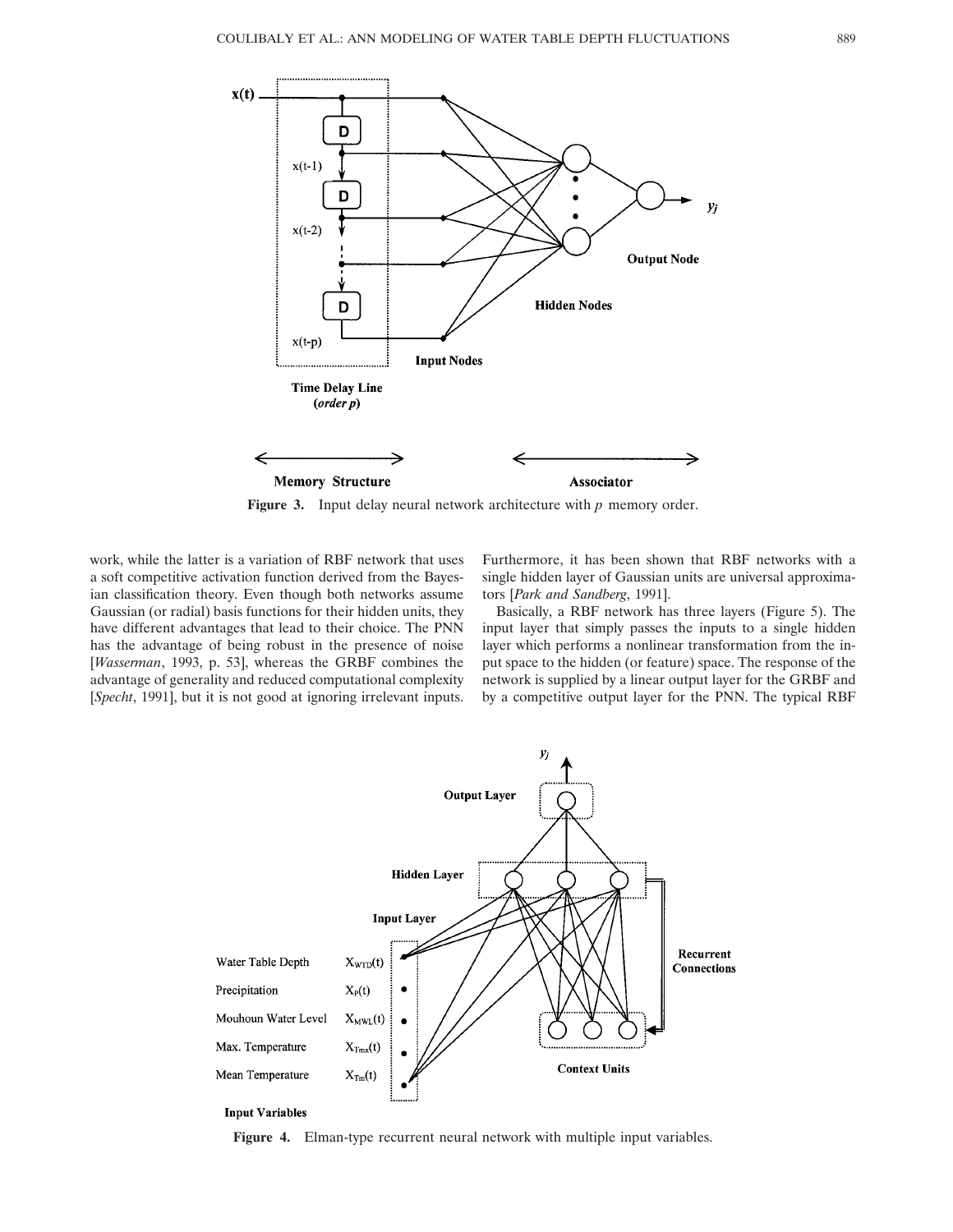

**Figure 5.** Typical radial basis function network with a moving window of inputs.

network (Figure 5) looks like the conventional three-layer feedforward network topology; however, its operation is fundamentally different. The learning scheme of feedforward back propagation network can be viewed as a stochastic approximation, whereas the learning of RBF network is equivalent to finding an optimum surface in a multidimensional space. Considering the GRBF (Figure 5), given an input variable  $x_k$ , each hidden unit output  $\varphi_i$  is obtained by computing the Euclidean distance between the input vector and the connection weight vector  $w_i$  for the *i*th hidden unit, as follows:

$$
\varphi_i(x_k) = \Phi\bigg(\frac{\|x_k - w_i\|}{\sigma_i}\bigg),\tag{6}
$$

where  $\Phi$  is a strictly positive radially symmetric function known as radial basis function, which is assumed here to be a Gaussian exponential,  $\sigma_i$  represents the smoothing parameter of the Gaussian basis function for the neuron *i*, and  $\|\cdot\|$  denotes the Euclidean norm. Note that there are as many hidden units (or radial basis neurons) as there are input vectors in the training data. Here the final output of the GRBF is given by the linear output neuron as

$$
y_j = \sum_{i=1}^h w_{ji} \varphi_i(x_q) = \mathbf{W}_j^{\mathrm{T}} \varphi,
$$
 (7)

where  $y_i$  is a linearly weighted sum of the outputs of the hidden units,  $\mathbf{W}_{j}^{\mathrm{T}}$  is the weight vector for the output neuron *j*,  $\varphi$  is the vector of outputs from the hidden layer, and **T** indicates the transpose operation. For the RBF network to perform a specific nonlinear input-output mapping, it must be trained on a set of known input-output examples. Here the supervised gradient descent–based method [*Poggio and Girosi*, 1990] is used for the network training. In this training procedure the error function  $E$  is minimized by adaptively updating all the free parameters  $(w_i, \sigma_i, \text{ and } w_{ji})$  of the network. In fact, the training consists of adapting the centers of the radial basis neurons (i.e., hidden units). A GRBF network trained by the supervised gradient descent algorithm has been found capable of exceeding substantially the generalization performance of standard back propagation–trained networks [*Wettschereck and Dietterich*, 1992].

The probabilistic neural network (PNN) [*Specht*, 1990; *Wasserman*, 1993] is an RBF network that approximates the Bayesian decision rule. The PNN architecture is similar to that of the GRBF except that the linear output layer is replaced by a competitive layer. Like the GRBF, the PNN shares the constraint of having an equal number of hidden units and input patterns. Given a training example  $\{x_k, d_k\}$  of input vector  $x_k$ and desired (or target) vector  $d_k$ , the hidden units' weights  $w_i$ are updated according to the recursion

$$
\Delta w_i = \rho(\mathbf{x}_k - w_i) \varphi_i(\mathbf{x}_k), \tag{8}
$$

where  $0 \le \rho \le 1$  and  $\varphi_i(x_k)$  is the output of the *i*th hidden unit. Here all the hidden nodes or basis functions are assumed to be Gaussian exponentials with identical width (or smoothing) parameter  $\sigma$ . Therefore, while the parameter  $\sigma$  tends to zero, only the hidden unit whose weight best matches the input vector  $x_k$  is updated. Conversely, for the nonzero  $\sigma$ , all the hidden units' weights are updated. In fact, this procedure can be considered as an iterative realization of the maximum likelihood estimate for  $w_i$ . Next, the competitive output layer sums the outputs of the hidden nodes for each class of inputs to form a vector of probabilities. Then the maximum of these probabilities is picked as the final output.

Basically, PNN memorizes all the training patterns. While a new input pattern is presented to the network, it computes the output for all the hidden nodes, sums up the resulting outputs classwise, and finally selects the output that had the maximum probability of being correct. PNN generalization performance depends heavily on the value of the smoothing parameter  $\sigma$ and on how well the training data represents the system being modeled. PNN has been recently found more suitable for stock trend prediction, which does not require training on long history data [*Saad et al*., 1998].

## **4. Network Design for the Modeling Experiment**

ANN topology is problem dependent. Whatever the type of ANN model used, it is important to determine the appropriate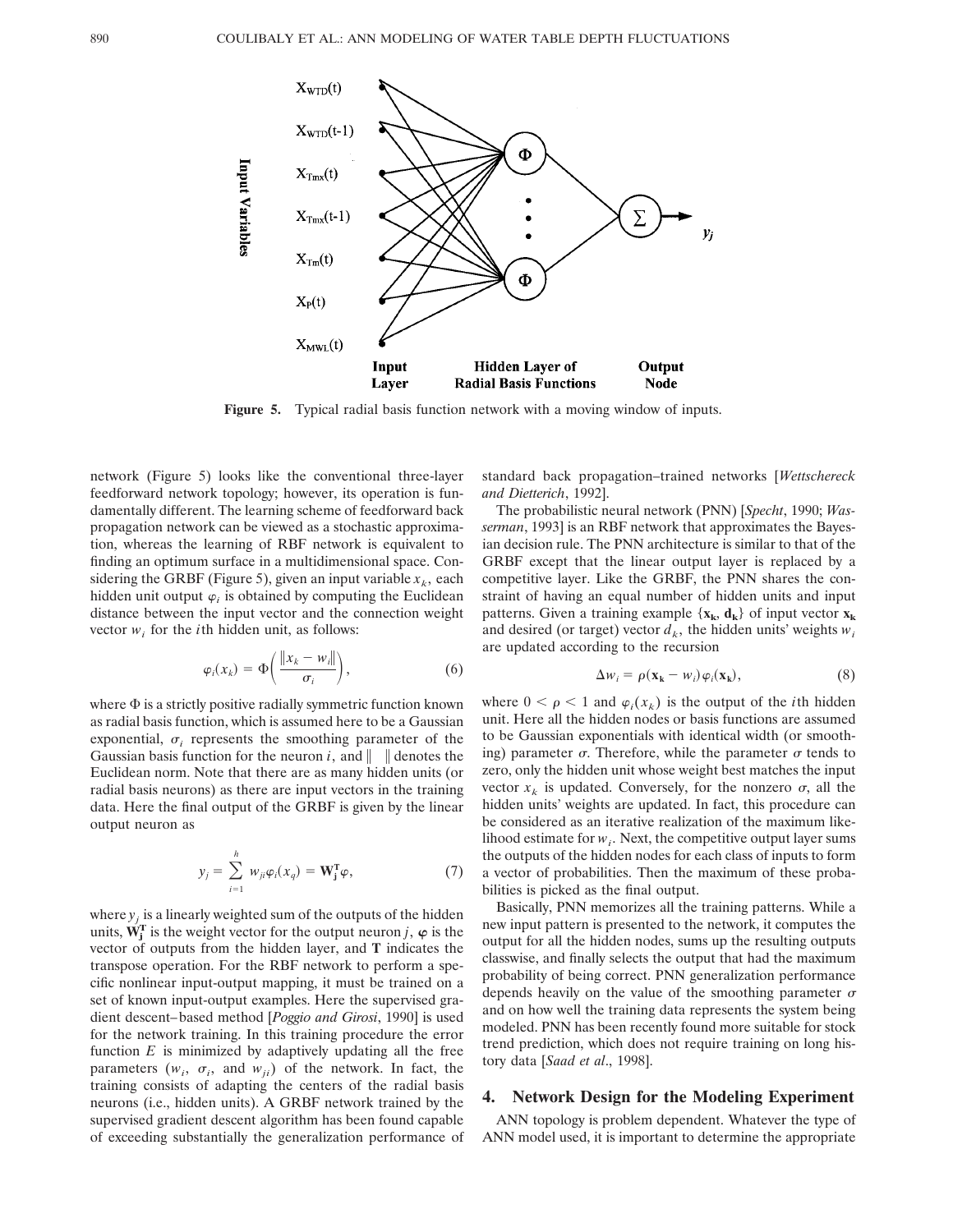

**Figure 6.** Relative contribution of input variables and different delay memory order.

network architecture in order to obtain satisfactory generalization capability. Here the networks are developed using the Neural Network Toolbox 3 (The Mathworks Inc., Natick, Massachusetts). For the IDNN we first used the water table depth  $X_{\text{WTD}}$  records and all the five hydrometeorological input variables, namely, the precipitation  $X_p$ ; the Mouhoun River water level  $X_{\text{MWL}}$ ; the maximum, minimum and mean temperature  $(X_{T<sub>mx</sub>}, X_{T<sub>mn</sub>}, X_{T<sub>m</sub>},$  and respectively), to identify the optimum IDNN architecture using the common trial-and-error method. Different lengths of the input delay memory varying from 1 to 4 months has been tested with varied number of hidden nodes. It is found that five hidden nodes are the optimum with an input delay memory  $p = 2$  in this experiment. Note that a time delay line with an order  $p = 2$  is, in fact, a short-term static memory structure since a particular feature of the IDNN is that the selected delay order is not adjustable during the network learning. Figure 6b shows the relative contribution for the different delay order tested. In this case, a contribution  $<$  5% is not significant in terms of model performance. It can be seen from Figure 6b that a delay memory  $p \geq 3$  does not provide significant contribution to the model performance; it appears to be rather counterproductive for the model. Next, using the IDNN with five sigmoid hidden nodes and  $p = 2$ , a sensitivity analysis is carried out to assess the relative significance of each hydrometeorological input variable. Figure 6a shows the relative contribution of each input variable to the model performance. Maximum temperature and precipitation seem to be the dominant patterns, while the Mouhoun River water level and the mean temperature have slightly equivalent significance. Minimum temperature is the least significant variable in the data set and is therefore deleted. Note that using the IDNN, the same delay memory order (here  $p = 2$ ) is applied to all the selected five input variables. Architectural description of the models selected for the water table modeling experiment is presented in Table 1. Each model structure is represented by the notation *n*-*h*-*o*, where *n* is the number of input nodes, *h* is the number of hidden nodes, and *o* is the number of output nodes. For example, the IDNN model has 15  $(n = 15)$  input variables, five sigmoid hidden nodes  $(h = 5)$ , and one linear output node  $(o = 1)$ .

For the RNN, only the selected five input variables are provided to the network as shown in Figure 4. The inherent internal recurrence allows the network to incorporate past information relevant to the target function. An important feature of RNN is its adaptive memory provided by the context units discussed previously. Therefore, in general, there is no need for an external memory structure, such as input time delay or sliding window.

Determining an appropriate architecture for a RBF network reduces to selecting relevant input patterns. Careful inputs selection for the RBF network is essential because of the constraint of having as many hidden nodes as input vectors. Therefore it is straightforward that such a model can suffer from the curse of dimensionality. Furthermore, irrelevant input acts as noise in the data, leading to a poor network generalization, specifically for the GRBF. Therefore, for both the GRBF and the PNN, different moving windows of inputs based on the five input variables previously selected have been considered. In this experiment, it is found that in addition to the five input variables, only the previous month maximum temperature and water table depth seem to be relevant to the RBF networks performance. Therefore a moving window of seven input variables is used as shown in Figure 5, and thereby seven

Table 1. Architectural Description of the Selected ANN Models<sup>a</sup>

| Model       | Memory Order <i>p</i> | <b>Memory Structure</b>               | Architecture<br>$(n-h-o)$ | Number of<br>Parameters |
|-------------|-----------------------|---------------------------------------|---------------------------|-------------------------|
| <b>IDNN</b> | $p = 2$ (static)      | time delay                            | $15 - 5 - 1$              | 86                      |
| RNN         | $p \geq 1$ (adaptive) | recurrent connections (context units) | $5 - 3 - 1$               | 31                      |
| GRBF        | $p = 1$ (static)      | moving window                         | $7 - 7 - 1$               | 56                      |
| PNN         | $p = 1$ (static)      | moving window                         | $7 - 7 - 1$               | 56                      |

a ANN, artificial neural network; IDNN, input delay neural network; RNN, recurrent neural network; GRBF, generalized radial basis function; PNN, probabilistic neural network; *n*, number of input nodes; *h*, number of hidden nodes; *o*, number of output nodes.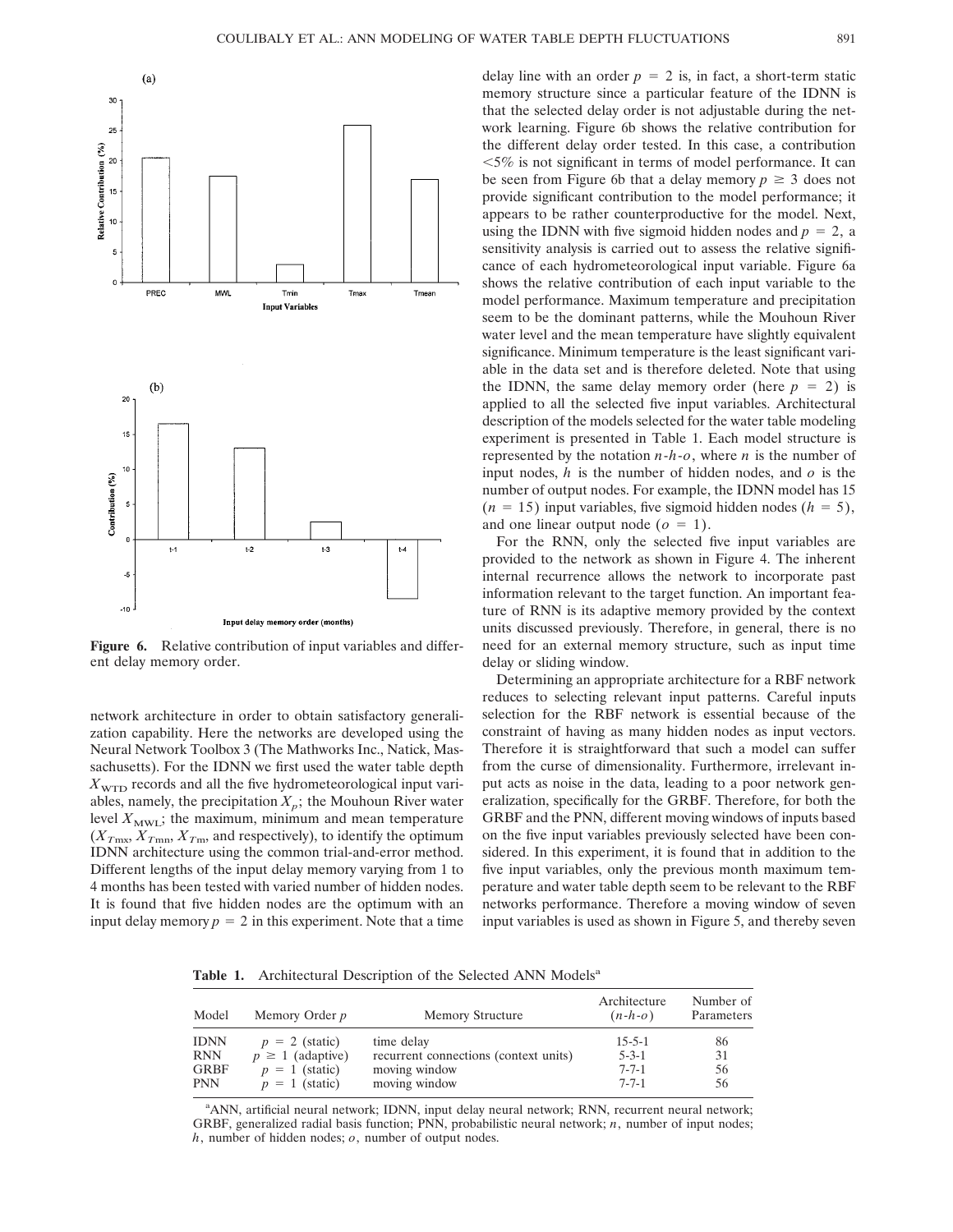hidden units are used in the hidden layer. RBF networks are nonlinear static networks; to enable such models for future water table prediction, a memory structure is needed. Thus the networks are trained using the moving window of selected inputs. This provides the network with a short-term static memory. For the GRBF the smoothing parameter is initially set to  $\sigma = 0.25$  and is progressively updated during the supervised training procedure, whereas for PNN, different smoothing parameters ranging from  $\sigma = 0.05$  to  $\sigma = 0.5$  with a step of 0.05 are tested, and finally,  $\sigma = 0.1$  is selected. Each of the selected RBF networks has a total of 56 parameters (weights), while the IDNN and the RNN have 86 and 31 parameters, respectively (Table 1).

For all the selected ANN models we used 7 years (1986– 1992) of monthly data for the model training (calibration) and 3 years (1994–1996) for the validation. The network training is stopped when the training error has reached a sufficiently small value (termed "error goal") and changes in the prediction error remain very small. The common iterative multistep ahead forecasting method as described by *Coulibaly et al*. [2000a] is used to predict the water table up to 3 months ahead. Such predictions are particularly needed for reliable water supply planning during the dry season. Some results of the prediction experiment are discussed in section 5.

To evaluate the model performance, the root mean square error (RMSE) is selected as it shows the global goodness of the fit. Here, as the forecast accuracy for deep water table is of particular interest for water supply planning during the dry season, a large water table depth criterion termed LDC is introduced and can be computed by

$$
LDC = \frac{\left(\sum_{t=1}^{T_L} (y_t - \hat{y}_t)^2 y_t^2\right)^{1/4}}{\left(\sum_{t=1}^{T_L} y_t^2\right)^{1/2}},
$$
\n(9)

where  $T_L$  is the number of large water table depths larger than one half of the mean large water table depth observed and  $y_t$ and  $\hat{y}_t$  are the observed and computed water table depths, respectively. LDC provides accurate measure of the model performance for the dry period. Note that a LDC equal to zero represents a perfect fit, whereas a LDC value  $>0.2$  implies a prediction error greater than  $\pm 1$  m for deep water table. This indicates a rather poor model performance for dry season water table forecasting in this case.

# **5. Results and Discussion**

The RMSE and LDC statistics of the identified models for the 3 year test period (1994–1996) are summarized in Tables 2 and 3, respectively. In general, it can be seen from Table 2 that all the models perform relatively better for the moderate (or small) water table fluctuations (wells 3 and 4) than the large water table fluctuations (wells 1 and 2). This may indicate that larger fluctuations of groundwater level are likely more difficult to predict. However, the prediction results obtained for the large water table fluctuations are relatively good depending on the model. It is clear from Table 2 that whatever the forecast lead time, the RNN outperforms all the other ANN models. In general, the IDNN and the PNN have, on average, equivalent prediction performance despite their basically dif-

**Table 2.** Comparative Performance of ANN Models in Terms of RMSE<sup>a</sup>

| Lead Time,<br>months | <b>IDNN</b> | <b>RNN</b> | <b>GRBF</b> | <b>PNN</b> |
|----------------------|-------------|------------|-------------|------------|
|                      |             | Well 1     |             |            |
| 1                    | 0.72        | 0.44       | 1.08        | 0.63       |
| 2                    | 0.99        | 0.60       | 1.17        | 1.04       |
| 3                    | 1.67        | 1.35       | 2.40        | 1.54       |
|                      |             | Well 2     |             |            |
| 1                    | 0.68        | 0.54       | 1.05        | 0.60       |
| 2                    | 1.47        | 1.29       | 1.57        | 1.46       |
| 3                    | 1.70        | 1.44       | 1.97        | 1.85       |
|                      |             | Well 3     |             |            |
| 1                    | 0.48        | 0.39       | 0.67        | 0.58       |
| $\overline{2}$       | 0.87        | 0.73       | 1.07        | 0.88       |
| 3                    | 1.37        | 0.97       | 2.29        | 1.47       |
|                      |             | Well 4     |             |            |
| 1                    | 0.51        | 0.44       | 0.63        | 0.54       |
| 2                    | 0.95        | 0.84       | 1.17        | 0.98       |
| 3                    | 1.19        | 0.95       | 1.57        | 1.35       |

a Performance values are in meters.

ferent learning scheme. However, the PNN slightly outperforms the IDNN for the large water table fluctuations modeling. Conversely, the IDNN seems, in general, fairly better than the PNN for the moderate water table fluctuations prediction. The GRBF performs poorly with comparison to the other models. This may suggest that the general form of RBF network may not be suitable for water table modeling based on short length calibration data. However, one can argue that the presence of noise is unavoidable in real-world data, such as rainfall, river water level, and temperature series. Since the GRBF is very sensitive to the presence of noise in the training data, this may explain its poor performance in this experiment. Conversely, the PNN, which is more robust in the presence of noisy training data, clearly exhibits better potential for the water table modeling. Further analysis of Table 2 reveals that the prediction error in terms of RMSE increases rapidly with the growth of the forecast lead time for all the models. For 1

**Table 3.** Comparative Performance of ANN Models in Terms of LDC

| Lead Time,<br>months | <b>IDNN</b> | <b>RNN</b> | <b>GRBF</b> | <b>PNN</b> |
|----------------------|-------------|------------|-------------|------------|
|                      |             | Well 1     |             |            |
| 1                    | 0.11        | 0.10       | 0.16        | 0.14       |
|                      | 0.19        | 0.11       | 0.18        | 0.20       |
| $\frac{2}{3}$        | 0.22        | 0.16       | 0.30        | 0.26       |
|                      |             | Well 2     |             |            |
| 1                    | 0.12        | 0.09       | 0.17        | 0.10       |
| $\overline{c}$       | 0.20        | 0.16       | 0.20        | 0.20       |
| $\overline{3}$       | 0.20        | 0.17       | 0.27        | 0.26       |
|                      |             | Well 3     |             |            |
| $\mathbf{1}$         | 0.12        | 0.10       | 0.14        | 0.11       |
|                      | 0.15        | 0.13       | 0.16        | 0.15       |
| $\frac{2}{3}$        | 0.18        | 0.15       | 0.25        | 0.20       |
|                      |             | Well 4     |             |            |
| $\mathbf{1}$         | 0.12        | 0.11       | 0.14        | 0.11       |
| $\overline{c}$       | 0.15        | 0.14       | 0.17        | 0.16       |
| $\overline{3}$       | 0.17        | 0.15       | 0.19        | 0.19       |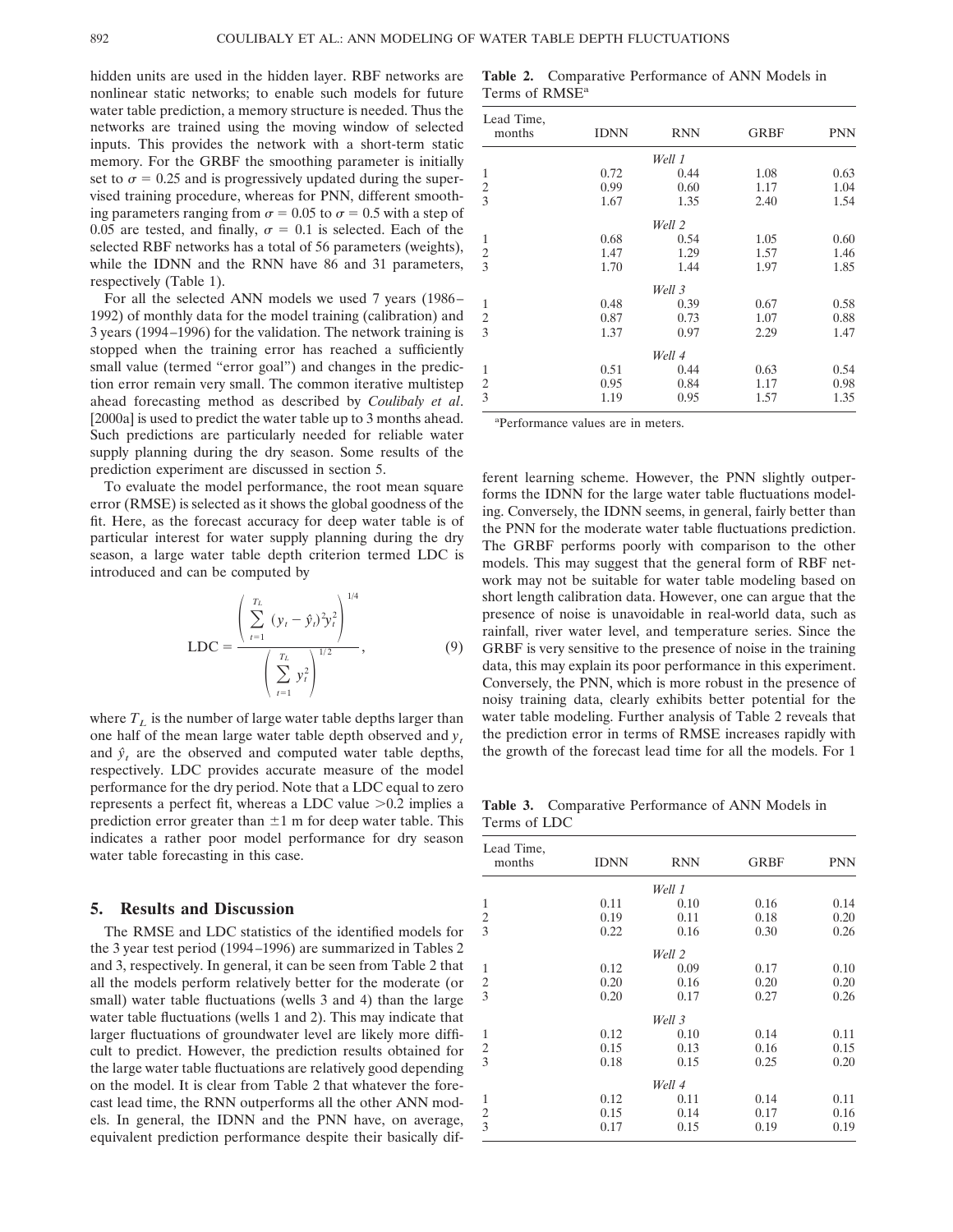

**Figure 7.** Results of 1 month ahead prediction (solid line) and observed water table depths (points) for well 1.

month ahead forecast, all the models have good predictions except the GRBF model, which has satisfactory predictions only for wells 3 and 4, while for 2 month ahead forecast, the IDNN and the RNN substantially outperform the RBF networks. Only the RNN shows a potential for the 3 month ahead forecast experiment, suggesting that this model can be used to anticipate whether a shortage of water can occur in the next 3 months.

To assess the model prediction performance specifically during the dry season, the LDC statistics are shown in Table 3. The LDC statistics reveal that for 1 month ahead forecast, all the proposed models can provide satisfactory predictions  $(LDC < 0.2)$  for both large and moderate water table fluctuations. More interestingly, both the temporal networks (RNN and IDNN) and the PNN are effective for deep water table predictions up to 2 and 3 month ahead for wells 3 and 4. However, for wells 1 and 2, only the RNN performs very well for 2 and 3 month ahead forecast during the dry period. The IDNN and the PNN have similar performance for 2 month ahead forecast of deep water table, but the IDNN substantially outperforms the PNN for the 3 month ahead forecast of large water table depths. Recall that the RNN is the most parsimonious model with 31 parameters; therefore its good results indicate that dynamical modeling capabilities of globally RNN are substantially better than those of static memory models, such as IDNN and RBF networks even with moving window.

In general, whatever the ANN models used, the prediction results for wells 1 and 2 are relatively similar as are those for wells 3 and 4 (Tables 2 and 3). Therefore further results discussion will be illustrated either by wells 1 and 3 or wells 2 and 4. Figures 7 and 8 show the results of 1 month ahead prediction for wells 1 and 3, respectively. Figure 7 confirms that the RNN and the IDNN are more effective at forecasting both the magnitude and the timing of deep water table (less than  $-6$  m in average) than shallow water table. As accurate prediction of the dry season deep water table is particularly important for reliable water supply planning; thus the results from Figure 7 are very encouraging. For the moderate water table fluctuations (Figure 8), all the models tend to underpredict the deep water table except RNN, which slightly overpredict the deep water table. Note that here overprediction denotes more negative depth than measured, whereas underprediction means an observation depth more negative than predicted. In this case, overprediction is preferable to underprediction because it offers better reliability. Therefore the RNN seems to be the more suitable for modeling both the large and small water table fluctuations. These results also suggest that RNN do not necessarily require a longer sample as is required by linear models in order to perform well.

To further substantiate the potential of RNN for long-term forecast, Figure 9 presents the 3 month ahead prediction deviations from the observed water table depths (wells 2 and 4) using the RNN model. Positive deviation values indicate that the model overpredicts the water level, whereas negative deviation values denote underprediction. In general, Figure 9 shows that the RNN model tends to overpredict the water table depth. This can be generally acceptable specifically for the deep depth prediction as discussed previously. Owing to the large fluctuation of water level in the study area a 3 month prediction error less than  $\pm 1$  m is very satisfactory. It can be seen from Figure 9 that on average, 60% of the 3 month ahead forecasts are acceptable. For the moderate water table fluctu-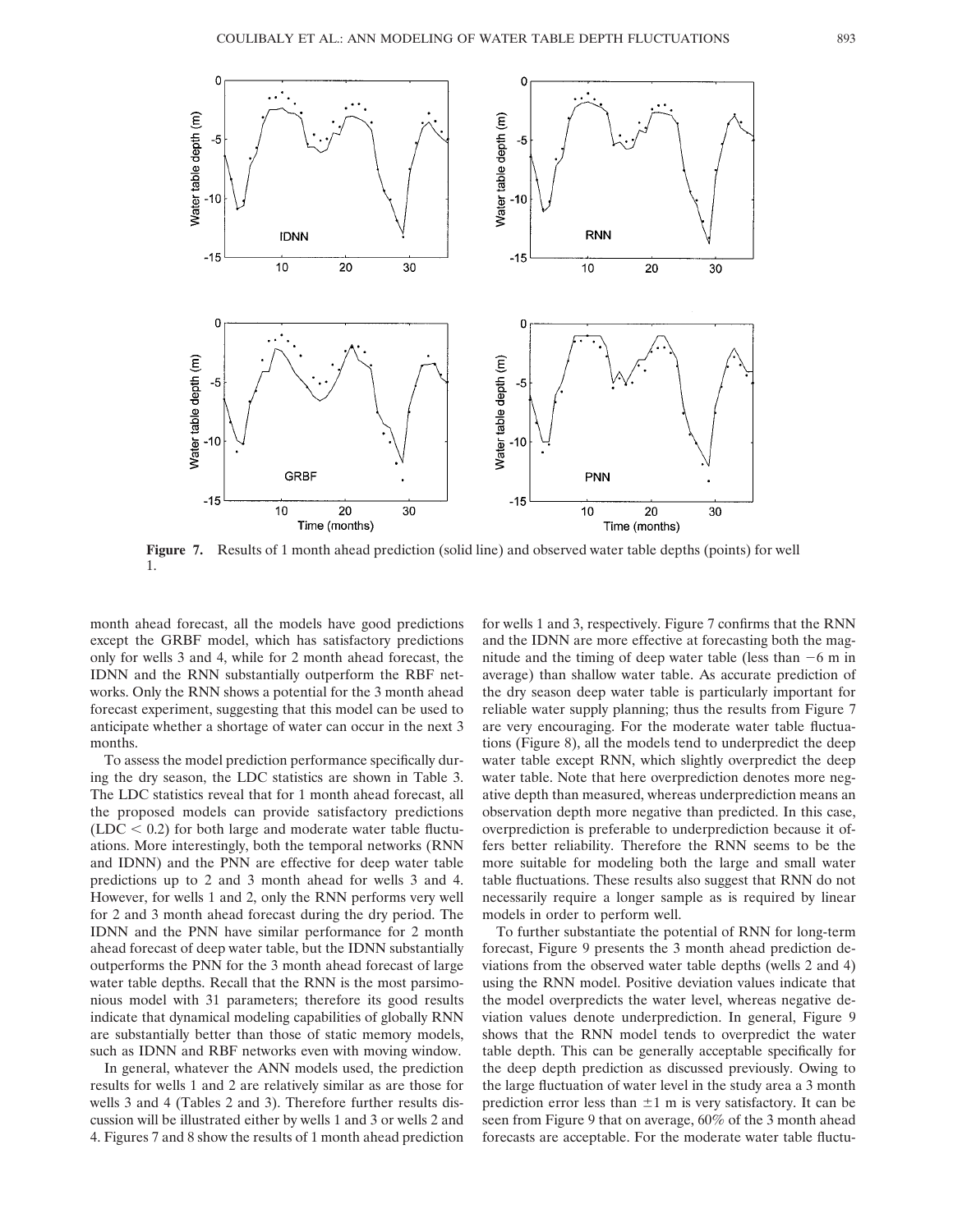

**Figure 8.** Results of 1 month ahead prediction (solid line) and observed water table depths (points) for well 3.

ations (well 4),  $\sim 75\%$  of the 3 month ahead predictions are satisfactory, whereas for the larger water table fluctuations (well 2), 55% of the predictions are good. These results suggest that the RNN model can offer a reliable framework for water table fluctuations modeling.

### **6. Conclusions**

This study has shown that temporal and probabilistic neural networks are effective at predicting monthly groundwater level



**Figure 9.** Three month ahead prediction deviations from observed water table depths using RNN model.

fluctuations in the Gondo aquifer located in the Sahel region. A significant advantage of these models is that they can provide satisfactory predictions with short groundwater level records, which are a common occurrence in countries with scarce instrumentation for groundwater monitoring. It is found that the Elman-type RNN trained with a truncated BPTT is the most suitable for both deep and shallow water table modeling. The prediction results suggest that the RNN can be an effective tool for up to a 3 month ahead forecast of the dry season deep water table depths. Conversely, the prediction results indicate that the general form of RBF network (GRBF) is not appropriate to deep water table modeling, whereas the IDNN and the PNN are relatively effective for up to 2 month ahead predictions.

The optimum ANN-based model proposed in this study shows very promising results for improving water supply planning in semiarid areas. The experimental results suggest that the RNN model can offer a reliable framework for water table fluctuations modeling where (1) there is no need for internal aquifer system modeling, (2) aquifer system information is not available to run a descriptive model, and (3) the available data records are relatively short. Furthermore, the model performance can likely be improved by considering additional information, such as demographic factors, water withdrawal, and evapotranspiration rates. More interestingly, the model is less costly and can be applied to any rural water supply planning where limited water table depth measurements are available.

**Acknowledgments.** This study was made possible through a grant from the Rockefeller Foundation to P.C. This support is gratefully acknowledged. Part of this research was funded by a grant from the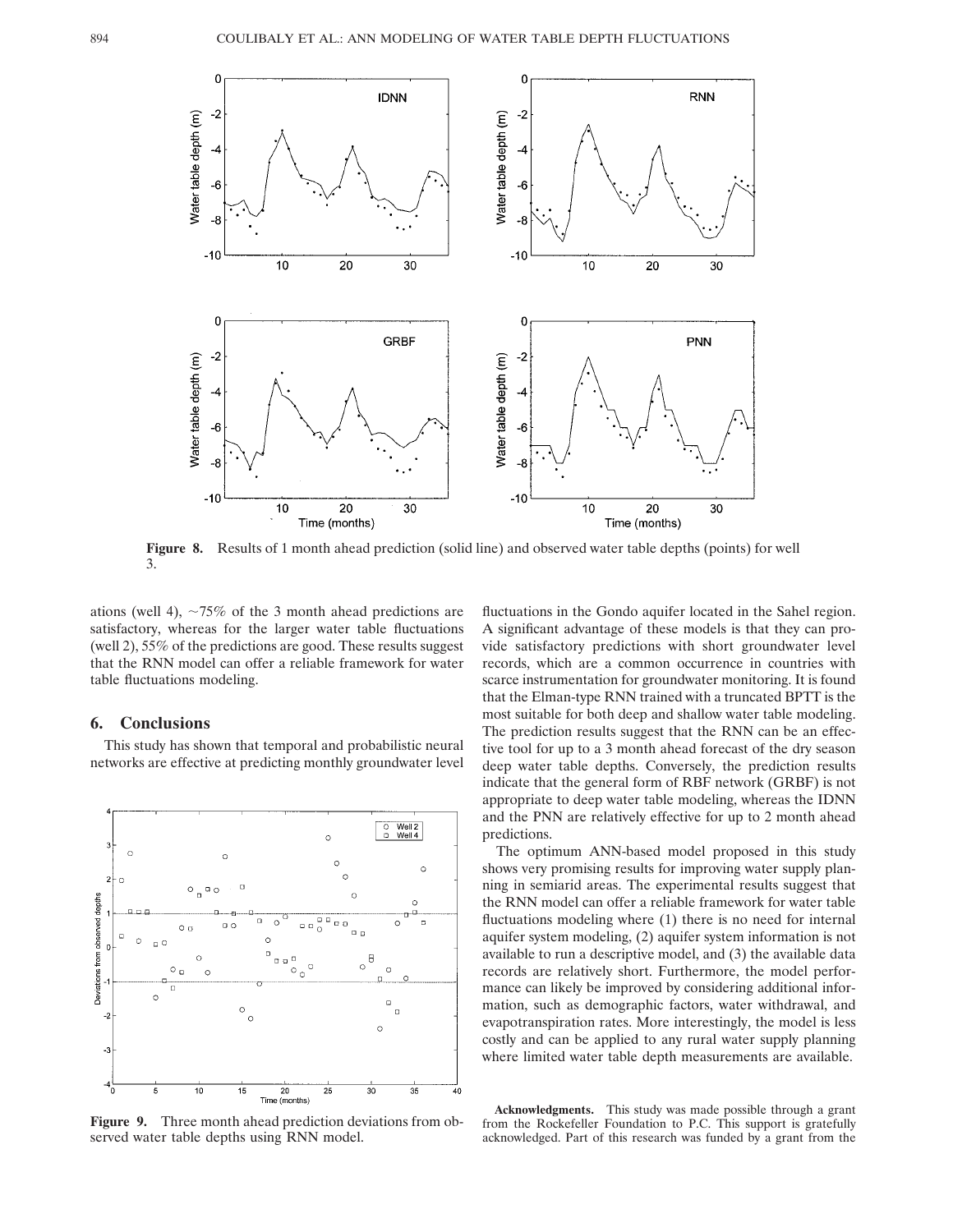Natural Sciences and Engineering Research Council of Canada to F.A. The authors would like to thank the National Meteorology Institute of Burkina Faso and the French Institute for Research and Development (IRD) for providing the experiment data. We thank the three reviewers, Marcel Schaap, Martin Knotters, and S. Ranji Ranjithan, for their comments, which helped to improve the original document.

#### **References**

- Belmans, C., J. G. Wesseling, and R. A. Feddes, Simulation of water balance of a cropped soil: SWATRE, *J. Hydrol*., *63*, 271–286, 1983.
- Bierkens, M. F. P., Modeling water table fluctuations by means of a stochastic differential equation, *Water Resour. Res*., *34*(10), 2485– 2499, 1998.
- Box, G. E. P., and G. M. Jenkins, *Time Series Analysis: Forecasting and Control*, Holden-Day, Boca Raton, Fla., 1976.
- Clouse, D. S., C. L. Giles, B. G. Horne, and G. W. Cottrell, Time-delay neural networks: Representation and induction of finite-state machines, *IEEE Trans. Neural Networks*, *8*(5), 1065–1070, 1997.
- Connor, J. T., R. D. Martin, and L. E. Atlas, Recurrent neural networks and robust time series prediction, *IEEE Trans. Neural Networks*, *5*(2), 240–254, 1994.
- Coulibaly, P., Gondo plain: Water quality and water resources management methods in the villages (in French), *Res. Rep. SC/RP 205.028.6*, 40 pp., UNESCO, Paris, France, 1997.
- Coulibaly, P., F. Anctil, and B. Bobée, Hydrological forecasting using artificial neural networks: The state of the art (in French), *Can. J. Civ. Eng*., *26*(3), 293–304, 1999.
- Coulibaly, P., F. Anctil, and B. Bobée, Daily reservoir inflow forecasting using artificial neural networks with stopped training approach, *J. Hydrol*., *230*, 244–257, 2000a.
- Coulibaly, P., F. Anctil, P. F. Rasmussen, and B. Bobée, A recurrent neural networks approach using indices of low-frequency climatic variability to forecast regional annual runoff, *Hydrol. Processes*, *14*(15), 2755–2777, 2000b.
- Coulibaly, P., F. Anctil, and B. Bobée, Multivariate reservoir inflow forecasting using temporal neural networks, *J. Hydrol. Eng*., in press, 2001.
- Elman, J. L., Finding structure in time, *Cognitive Sci*., *14*, 179–211, 1990.
- Feddes, R. A., P. Kabat, P. J. T. Van Bakel, J. J. B. Bronswijk, and J. Halbertsma, Modeling soil water dynamics in the unsaturated zone—State of the art, *J. Hydrol*., *100*, 69–111, 1988.
- Feldkamp, L. A., and G. V. Puskorius, A signal processing framework based on dynamic neural networks with application to problems in adaptation, filtering and classification, *Proc. IEEE*, *86*(11), 2259– 2277, 1998.
- French, M. N., W. F. Krajewski, and R. R. Cuykendall, Rainfall forecasting in space and time using a neural network, *J. Hydrol*., *137*, 1–31, 1992.
- Girard, P., C. Hillaire-Marcel, and M. S. Oga, Determining the recharge mode of Sahelian aquifers using water isotopes, *J. Hydrol*., *197*, 189–202, 1997.
- Groen, J., J. B. Schuchmann, and W. Geirnaert, The occurrence of high nitrate concentration in groundwater in villages in northwestern Burkina Faso, *J. Afr. Earth Sci*., *7*(7–8), 999–1009, 1988.
- Hagan, M. T., and M. B. Menhaj, Training feedforward networks with the Marquardt algorithm, *IEEE Trans. Neural Networks*, *5*(6), 989– 993, 1994.
- Haykin, S., *Neural Networks: A Comprehensive Foundation*, Prentice-Hall, Old Tappan, N. J., 1999.
- Hipel, K. W., and A. I. McLeod, *Time Series Modelling of Water Resources and Environmental Systems*, *Dev. Water Sci*., vol. 45, Elsevier Sci., New York, 1994.
- Hornik, K., M. Stinchcombe, and H. White, Multilayer feedforward networks are universal approximators, *Neural Networks*, *2*(5), 359– 366, 1989.
- Hsu, K. L., H. V. Gupta, and S. Sorooshian, Artificial neural network modeling of the rainfall-rainoff process, *Water Resour. Res*., *31*(10), 2517–2530, 1995.
- Knotters, M., and J. G. De Gooijer, TARSO modeling of water table depths, *Water Resour. Res*., *35*(3), 695–705, 1999.
- Knotters, M., and P. E. V. van Walsum, Estimating fluctuation quantities from time series of water-table depths using models with a stochastic component, *J. Hydrol*., *197*, 25–46, 1997.
- Lebron, L., M. G. Schaap, and D. L. Suarez, Saturated hydraulic

conductivity prediction from microscopic pore geometry measurements and neural networks analysis, *Water Resour. Res*., *35*(10), 3149–3158, 1999.

- Maier, H. R., and G. C. Dandy, Neural networks for the prediction and forecasting of water resources variables: A review of modelling issues and applications, *Environ. Model. Software*, *15*, 101–124, 2000.
- Morshed, J., and J. J. Kaluarachchi, Parameter estimation using artificial neural network and genetic algorithm for free-product migration and recovery, *Water Resour. Res*., *34*(5), 1101–1113, 1998.
- Park, J., and I. W. Sandberg, Universal approximation using radialbasis-function networks, *Neural Comput*., *3*, 246–257, 1991.
- Pearlmutter, B. A., Gradient calculations for dynamic recurrent neural networks: A survey, *IEEE Trans. Neural Networks*, *6*(5), 1212–1228, 1995.
- Poggio, T., and F. Girosi, Networks for approximation and learning, *Proc. IEEE*, *78*, 1481–1497, 1990.
- Puskorius, G. V., L. A. Feldkamp, and L. I. Davis, Dynamic neural network methods applied to on-line vehicle idle speed control, *Proc. IEEE*, *34*, 1407–1420, 1996.
- Ranjithan, R. S., J. W. Eheart, and J. H. Garrett, Application of neural network in groundwater remediation under conditions of uncertainty, in *New Uncertainty Concepts in Hydrology and Water Resources*, edited by Z. W. Kundzewicz, pp. 133–140, Cambridge Univ. Press, New York, 1995.
- Rizzo, D. M., and D. E. Dougherty, Characterization of aquifer properties using artificial neural networks: Neural kriging, *Water Resour. Res*., *30*(2), 483–497, 1994.
- Ropelewski, C. F., P. J. Lamb, and D. H. Portis, The global climate from June to August 1990: Drought returns to sub-Saharan West Africa and warm Southern Oscillation episode conditions develop in the central Pacific, *J. Clim*., *6*, 2188–2212, 1993.
- Rumelhart, D. E., G. E. Hinton, and R. J. Williams, Learning internal representation by error propagation, in *Parallel Distributed Processing: Explorations in the Microstructure of Cognition*, vol. 1, edited by D. E. Rumelhart and J. L. McClelland, pp. 318–362, MIT Press, Cambridge, Mass., 1986.
- Saad, E. W., D. V. Prokhorov, and D. C. Wunsch, Comparative study of stock trend prediction using time delay, recurrent and probabilistic neural networks, *IEEE Trans. Neural Networks*, *9*(6), 1456– 1470, 1998.
- Sarle, W. S., Neural networks and statistical models, in *Proceedings of the Nineteenth Annual SAS Users Group International Conference*, pp. 1538–1550, SAS Inst., Cary, N. C., 1994.
- Schaap, M. G., and W. Bouten, Modeling water retention curves of sandy soils using neural networks, *Water Resour. Res*., *32*(10), 3033– 3040, 1996.
- Specht, D. F., Probabilistic neural networks, *Neural Networks*, *3*(1), 109–118, 1990.
- Specht, D. F., A general regression neural network, *IEEE Trans. Neural Networks*, *2*(6), 569–576, 1991.
- Suykens, J. A. K., J. P. L. Vandewalle, and B. L. R. De Moor, *Artificial Neural Networks for Modelling and Control of Nonlinear Systems*, Kluwer Acad., Norwell, Mass., 1996.
- Tankersley, C. D., W. D. Graham, and K. Hatfield, Comparison of univariate and transfer function models of groundwater fluctuations, *Water Resour. Res*., *29*(10), 2517–3533, 1993.
- Tokar, A. S., and M. Marcus, Precipitation-runoff modeling using artificial neural networks and conceptual models, *J. Hydrol. Eng*., *5*(2), 156–161, 2000.
- Van Geer, F. C., and A. F. Zuur, An extension of Box-Jenkins transfer/ noise models for spatial interpolation of groundwater head series, *J. Hydrol*., *192*, 65–80, 1997.
- Waibel, A., T. Hanazawa, G. Hintin, K. Shikano, and K. J. Lang, Phoneme recognition using time delay neural networks, *IEEE Trans. Acoust. Speech Signal Process*., *37*(3), 328–339, 1989.
- Wan, E., Time series prediction using a connectionist network with internal delay lines, in *Time Series Prediction: Forecasting the Future and Understanding the Past*, edited by A. S. Weigend and N. A. Gershenfeld, pp. 195–217, Addison-Wesley-Longman, Reading, Mass., 1994.
- Wasserman, P. D., *Advanced Methods in Neural Computing*, Van Nostrand Reinhold, New York, 1993.
- Weigend, A. S., and N. A. Gershenfeld (Ed.), *Time Series Prediction: Forecasting the Future and Understanding the Past*, Addison-Wesley-Longman, Reading, Mass., 1994.
- Wettschereck, D., and T. Dietterich, Improving the performance of